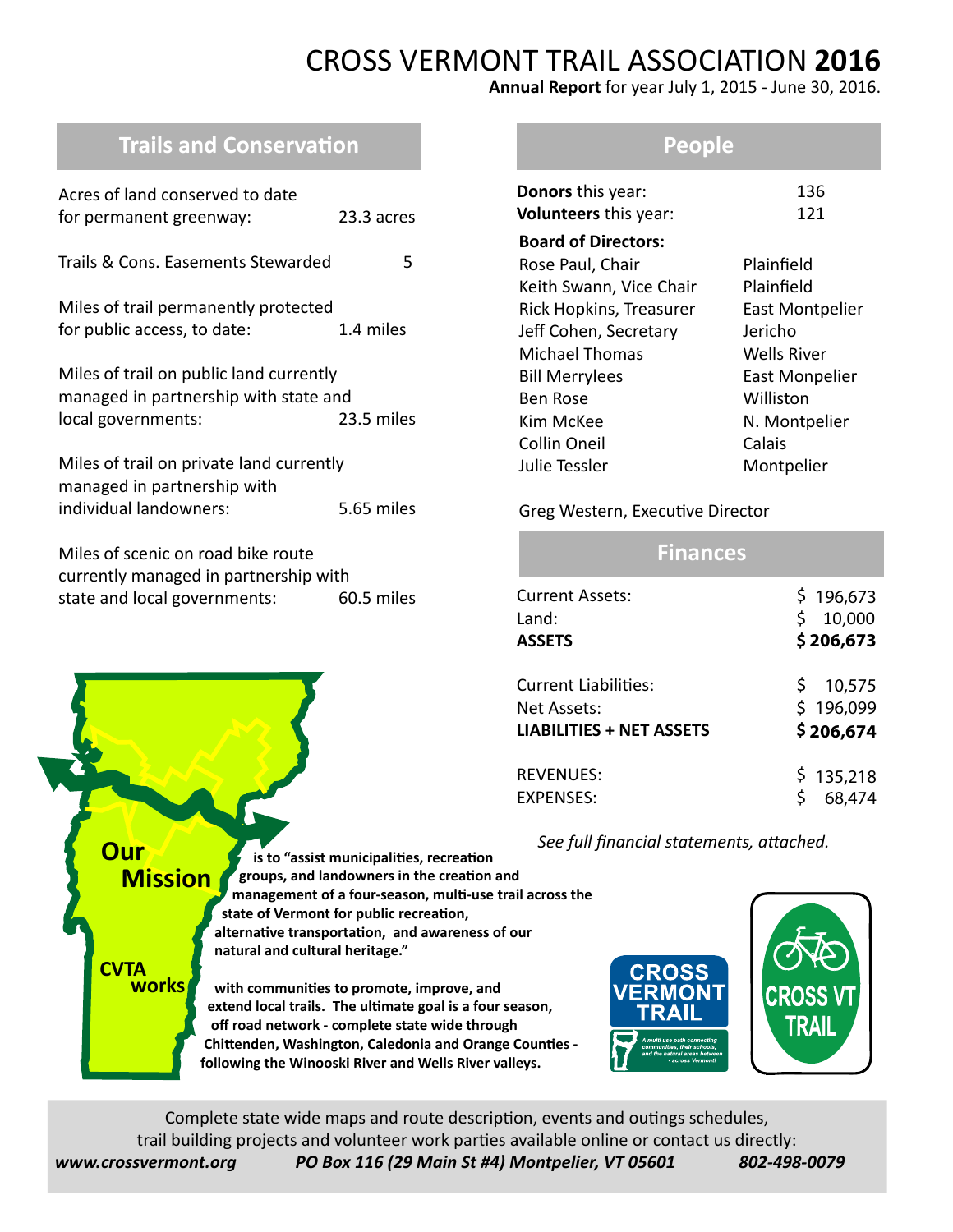#### Cross Vermont Trail Association, Inc. **Statement of Financial Position**

*For the FY July 1, 2015 - June 30, 2016 as of the end of the year on June 30.*

### ASSETS

#### **Current Assets**

| Cash<br>Receivable<br><b>Prepaid Exp</b><br><b>Accrued Rev</b><br><b>Other Current Assets</b>                                   | \$<br>\$\$<br>\$ | 153,833<br>32,876<br>1,586<br>8,025<br>353 |  |  |
|---------------------------------------------------------------------------------------------------------------------------------|------------------|--------------------------------------------|--|--|
| <b>Total Current Assets</b>                                                                                                     | \$               | 196,673                                    |  |  |
| <b>Noncurrent Assets</b>                                                                                                        |                  |                                            |  |  |
| Land<br>Equipment<br>Less: accumulated depreciation                                                                             | \$<br>\$         | 10,000                                     |  |  |
| <b>Total Noncurrent Assets</b>                                                                                                  | \$               | 10,000                                     |  |  |
| <b>Total Assets</b>                                                                                                             | \$               | 206,673                                    |  |  |
| <b>LIABILITIES AND NET ASSETS</b>                                                                                               |                  |                                            |  |  |
| <b>Current Liabilities</b>                                                                                                      |                  |                                            |  |  |
| Payable<br><b>Accrued Payroll</b><br><b>Reimbursable Direct Costs</b><br><b>Conditional Advances</b><br><b>Short Term Loans</b> | \$<br>\$\$\$\$   | 1,528<br>1,047<br>8,000                    |  |  |
| <b>Total current liabilities</b>                                                                                                | \$               | 10,575                                     |  |  |
| <b>Total liabilities</b>                                                                                                        | \$               | 10,575                                     |  |  |
| <b>Net Assets</b>                                                                                                               |                  |                                            |  |  |
| Unrestricted<br><b>Temporarily Restricted</b><br><b>Permanently Restricted</b>                                                  | \$<br>\$<br>\$   | 70,123<br>118,142<br>7,835                 |  |  |
| <b>Total net assets</b>                                                                                                         | \$               | 196,099                                    |  |  |
| <b>Total liabilities and net assets</b>                                                                                         | \$               | 206,674                                    |  |  |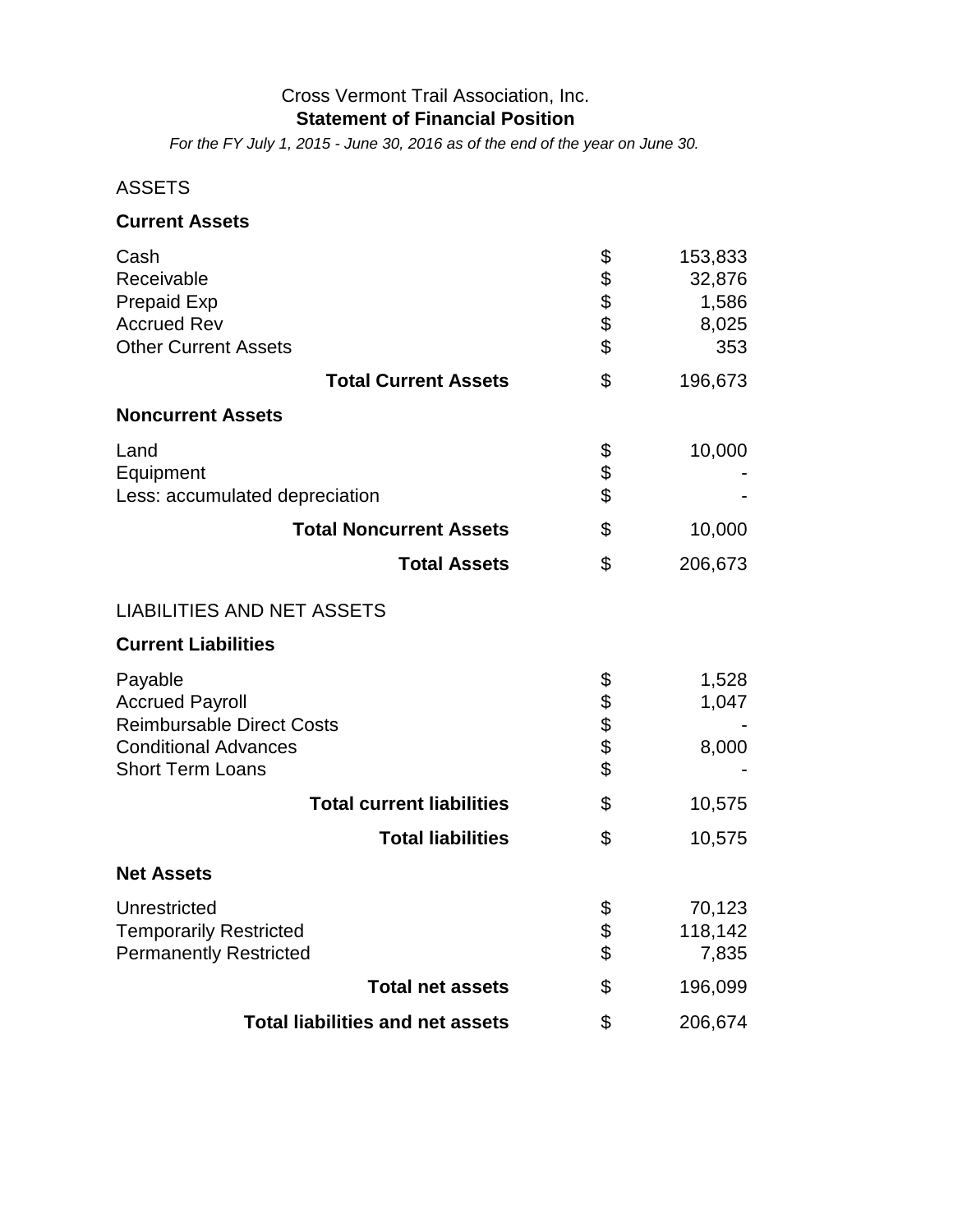#### Cross Vermont Trail Association, Inc. **Statement of Financial Activities**

*For the FY July 1, 2015 - June 30, 2016 as of the end of the year on June 30.*

|                                               | <b>Unrestricted</b> | <b>Temporarily</b><br><b>Restricted</b> |                           | <b>Permanently</b><br><b>Restricted</b> | <b>Total</b>  |
|-----------------------------------------------|---------------------|-----------------------------------------|---------------------------|-----------------------------------------|---------------|
| <b>Revenues</b>                               |                     |                                         |                           |                                         |               |
| Contributions                                 | \$<br>15,359        | \$<br>39,290                            | \$                        |                                         | \$<br>54,649  |
| Grants                                        | \$<br>76,634        | \$                                      | \$                        |                                         | \$<br>76,634  |
| Other Income                                  | \$<br>3,166         | \$<br>125                               | $\boldsymbol{\mathsf{S}}$ |                                         | \$<br>3,291   |
| Less: Cost of Sales (including value donated) | \$<br>(959)         |                                         |                           |                                         | \$<br>(959)   |
| In-kind                                       | \$<br>1,603         | \$<br>$\blacksquare$                    | \$                        | $\overline{\phantom{a}}$                | \$<br>1,603   |
| Rev before releases from restriction          | \$<br>95,803        | \$<br>39,415                            | \$                        | $\overline{\phantom{a}}$                | \$<br>135,218 |
| Net Assets Released from Restriction          | \$                  | \$                                      |                           |                                         |               |
| Total Revenue \$                              | 95,803              | \$<br>39,415                            | \$                        |                                         | \$<br>135,218 |
| <b>Expenses</b>                               |                     |                                         |                           |                                         |               |
| Program                                       | \$<br>55,813        |                                         |                           |                                         | \$<br>55,813  |
| Administration                                | \$<br>10,780        |                                         |                           |                                         | \$<br>10,780  |
| Fundraising                                   | \$<br>1,881         |                                         |                           |                                         | \$<br>1,881   |
| <b>Total Expenses \$</b>                      | 68,474              |                                         |                           |                                         | \$<br>68,474  |
| Change in Net Assets \$                       | 27,329              | \$<br>39,415                            | \$                        |                                         | \$<br>66,743  |
| Net Assets, beginning of Fiscal Year          | \$<br>42,794        | \$<br>78,727                            | \$                        | 7,835                                   | \$<br>129,356 |
| Net Assets, end of period                     | \$<br>70,123        | \$<br>118,142                           | \$                        | 7,835                                   | \$<br>196,099 |